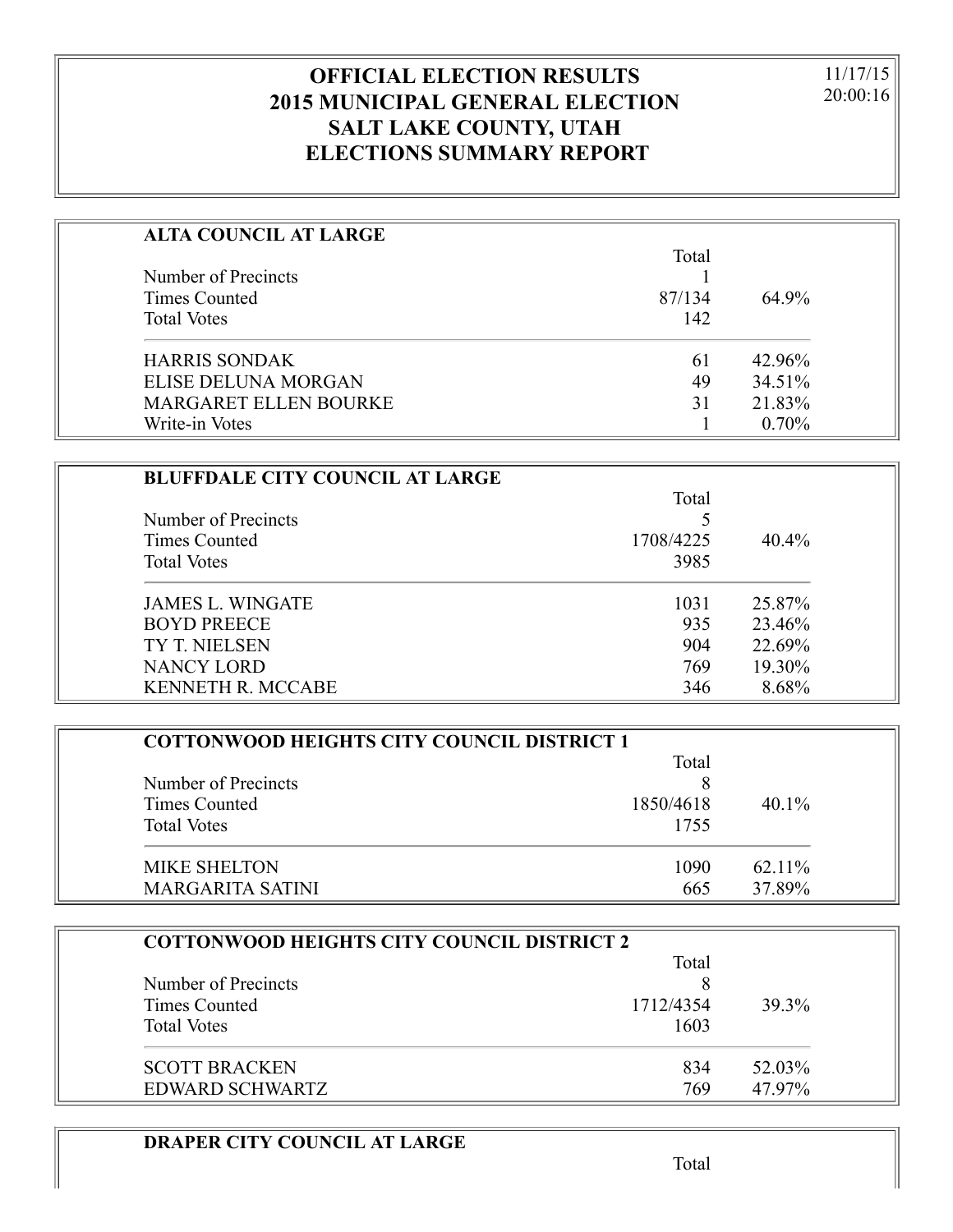| Number of Precincts<br>Times Counted | 24<br>7129/18726 | 38.1%  |
|--------------------------------------|------------------|--------|
| <b>Total Votes</b>                   | 17651            |        |
| <b>MARSHA R. VAWDREY</b>             | 3883             | 22.00% |
| <b>MICHELE WEEKS</b>                 | 3837             | 21.74% |
| <b>ALAN SUMMERHAYS</b>               | 3169             | 17.95% |
| <b>MANI GREWAL</b>                   | 2963             | 16.79% |
| <b>BILL COLBERT</b>                  | 2855             | 16.17% |
| <b>JUSTIN POIRIER</b>                | 944              | 5.35%  |

| <b>UTAH COUNTY PROPOSITION #1</b> |          |        |
|-----------------------------------|----------|--------|
|                                   | Total    |        |
| Number of Precincts               |          |        |
| Times Counted                     | 324/1060 | 30.6%  |
| <b>Total Votes</b>                | 324      |        |
| FOR THE TAX                       | 164      | 50.62% |
| <b>AGAINST THE TAX</b>            | 160      | 49.38% |

| <b>HERRIMAN CITY COUNCIL DISTRICT 1</b> |           |        |
|-----------------------------------------|-----------|--------|
|                                         | Total     |        |
| Number of Precincts                     |           |        |
| Times Counted                           | 1060/2340 | 45.3%  |
| <b>Total Votes</b>                      | 1037      |        |
| <b>JARED HENDERSON</b>                  | 599       | 57.76% |
| <b>BETHANY ZEYER</b>                    | 438       | 42.24% |

| <b>HERRIMAN CITY COUNCIL DISTRICT 4</b> |           |        |
|-----------------------------------------|-----------|--------|
|                                         | Total     |        |
| Number of Precincts                     | h         |        |
| Times Counted                           | 1865/3562 | 52.4%  |
| <b>Total Votes</b>                      | 1767      |        |
| NICOLE MARTIN                           | 961       | 54.39% |
| <b>DAVID WATTS</b>                      | 806       | 45.61% |

| <b>HERRIMAN HILLS INITIATIVE PROPOSITION #7</b> |            |        |
|-------------------------------------------------|------------|--------|
|                                                 | Total      |        |
| Number of Precincts                             | 21         |        |
| Times Counted                                   | 5648/11573 | 48.8%  |
| <b>Total Votes</b>                              | 5620       |        |
| <b>AGAINST</b>                                  | 3052       | 54.31% |
| <b>FOR</b>                                      | 2568       | 45.69% |

| <b>HOLLADAY CITY COUNCIL DISTRICT 2</b> |           |         |  |
|-----------------------------------------|-----------|---------|--|
|                                         | Total     |         |  |
| Number of Precincts                     |           |         |  |
| Times Counted                           | 1467/3481 | $421\%$ |  |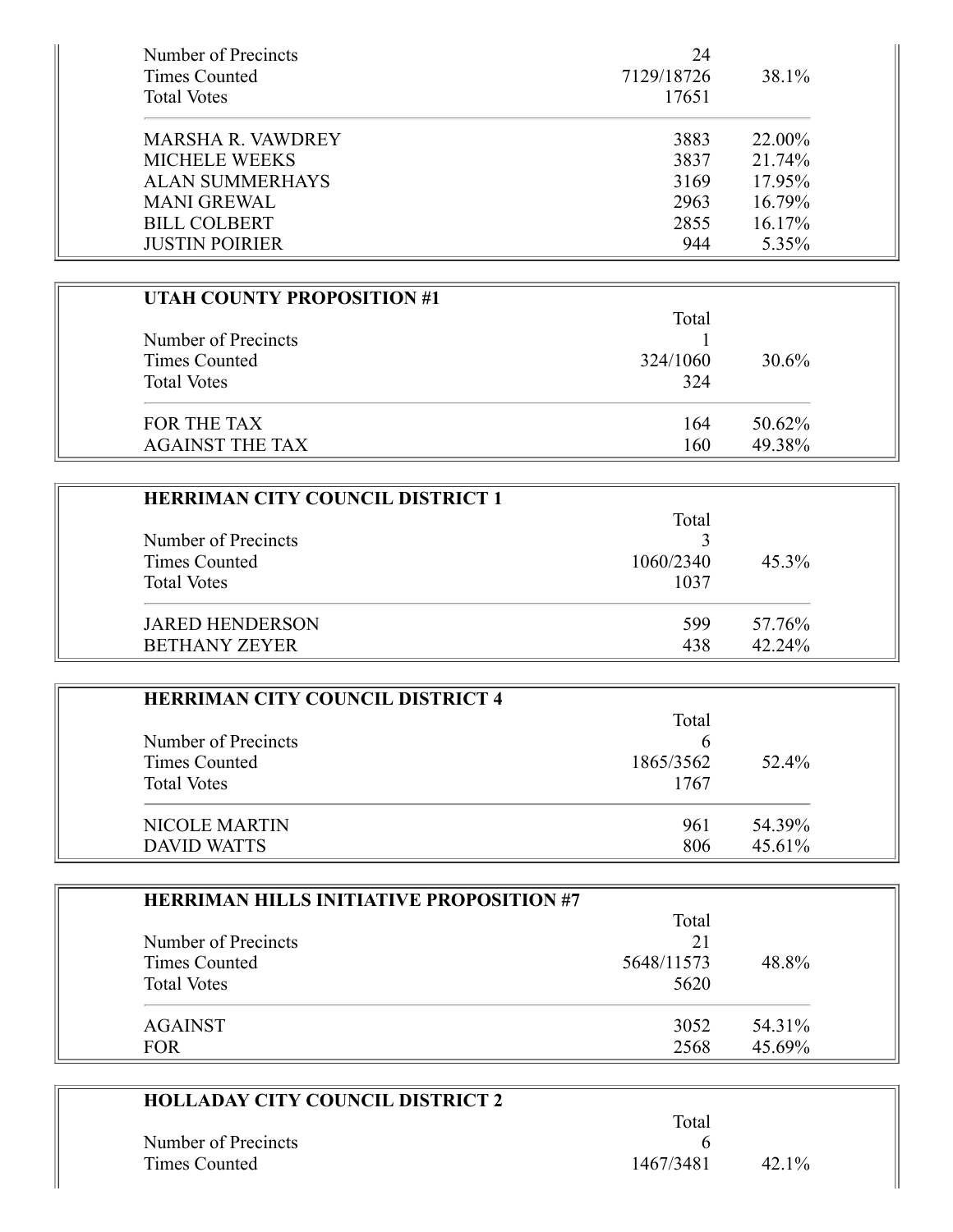| <b>Total Votes</b> | 1143            |  |
|--------------------|-----------------|--|
| LYNN H. PACE       | 100.00%<br>1143 |  |

| <b>HOLLADAY CITY COUNCIL DISTRICT 4</b> |           |        |
|-----------------------------------------|-----------|--------|
|                                         | Total     |        |
| Number of Precincts                     |           |        |
| Times Counted                           | 1752/3940 | 44.5%  |
| <b>Total Votes</b>                      | 1649      |        |
| <b>STEVEN H. GUNN</b>                   | 1252      | 75.92% |
| MITCHELL C. SMOOT                       | 397       | 24.08% |

| <b>HOLLADAY CITY COUNCIL DISTRICT 5</b> |           |           |
|-----------------------------------------|-----------|-----------|
|                                         | Total     |           |
| Number of Precincts                     |           |           |
| Times Counted                           | 1486/3309 | 44.9%     |
| <b>Total Votes</b>                      | 1430      |           |
| <b>MARK HOLMES STEWART</b>              | 772       | 53.99%    |
| J. JAMES (JIM) PALMER                   | 658       | $46.01\%$ |

| <b>MIDVALE CITY COUNCIL DISTRICT 1</b> |          |         |  |
|----------------------------------------|----------|---------|--|
|                                        | Total    |         |  |
| Number of Precincts                    |          |         |  |
| Times Counted                          | 705/2099 | 33.6%   |  |
| <b>Total Votes</b>                     | 459      |         |  |
| <b>QUINN SPERRY</b>                    | 459      | 100.00% |  |

| <b>MIDVALE CITY COUNCIL DISTRICT 2</b> |          |          |
|----------------------------------------|----------|----------|
|                                        | Total    |          |
| Number of Precincts                    | n        |          |
| Times Counted                          | 898/2088 | $43.0\%$ |
| <b>Total Votes</b>                     | 877      |          |
| PAUL C GLOVER                          | 510      | 58.15%   |
| SOPHIA HAWES-TINGEY                    | 367      | 41.85%   |

| <b>MIDVALE CITY COUNCIL DISTRICT 3</b> |          |         |
|----------------------------------------|----------|---------|
|                                        | Total    |         |
| Number of Precincts                    |          |         |
| Times Counted                          | 870/2272 | 38.3%   |
| <b>Total Votes</b>                     | 624      |         |
| PAUL HUNT                              | 624      | 100.00% |

| <b>MURRAY CITY COUNCIL DISTRICT 1</b> |           |       |  |
|---------------------------------------|-----------|-------|--|
|                                       | Total     |       |  |
| Number of Precincts                   |           |       |  |
| Times Counted                         | 1602/4202 | 38.1% |  |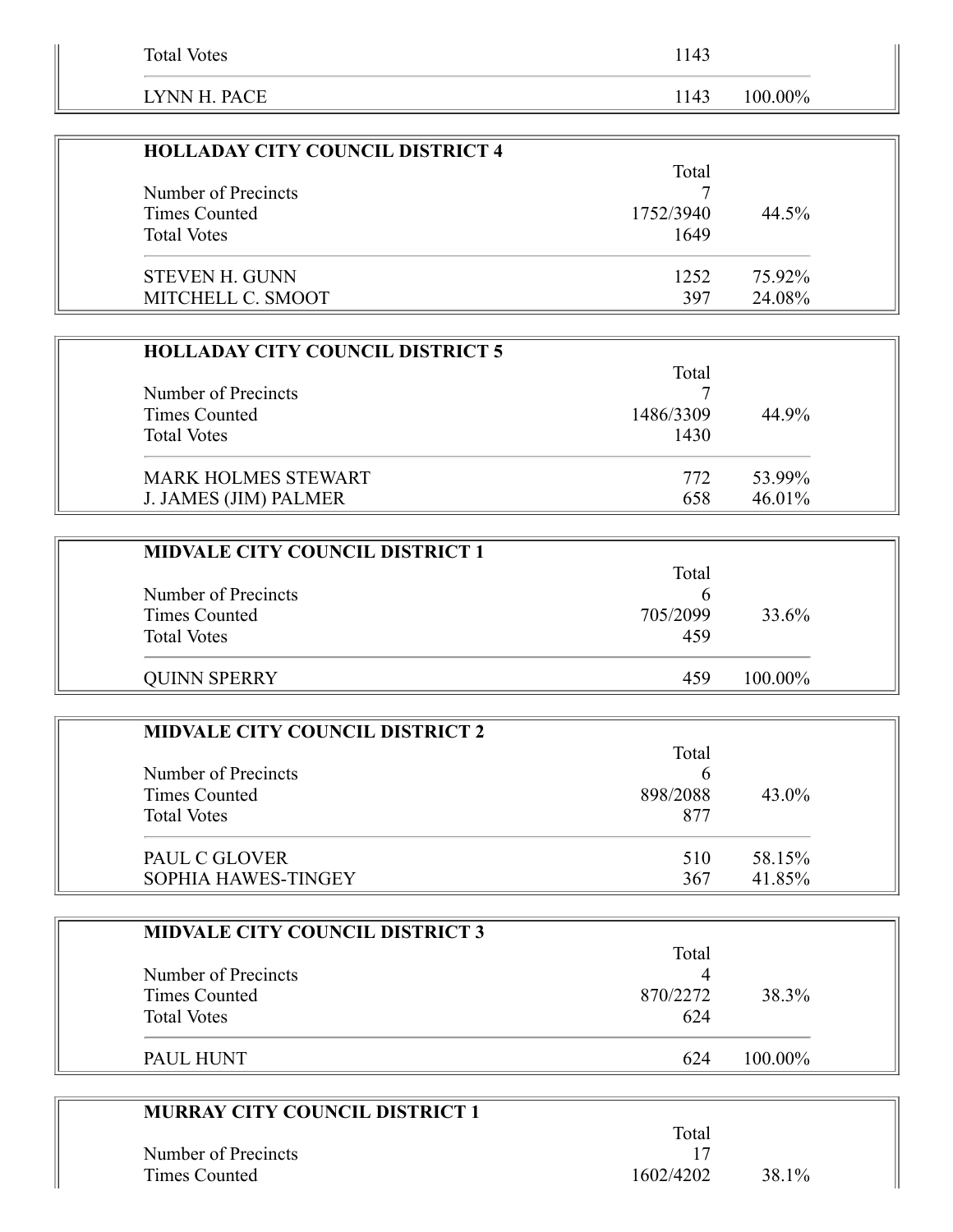| <b>Total Votes</b>      | 1525 |        |
|-------------------------|------|--------|
| DAVID L. NICPONSKI      | 829  | 54.36% |
| <b>TIFFANY DONCOUSE</b> | 696  | 45.64% |

| <b>MURRAY CITY COUNCIL DISTRICT 3</b> |           |            |  |
|---------------------------------------|-----------|------------|--|
|                                       | Total     |            |  |
| Number of Precincts                   | 13        |            |  |
| Times Counted                         | 1763/4319 | 40.8%      |  |
| <b>Total Votes</b>                    | 1309      |            |  |
|                                       |           |            |  |
| <b>JIM BRASS</b>                      | 1309      | $100.00\%$ |  |

| <b>MURRAY CITY COUNCIL DISTRICT 5</b> |           |          |
|---------------------------------------|-----------|----------|
|                                       | Total     |          |
| Number of Precincts                   |           |          |
| Times Counted                         | 2409/5278 | $45.6\%$ |
| <b>Total Votes</b>                    | 2274      |          |
| BRETT A. HALES                        | 1615      | 71.02%   |
| <b>HAL RYAN JOHNSON</b>               | 659       | 28.98%   |

Ξ

| <b>RIVERTON CITY COUNCIL DISTRICT 1</b> |          |         |
|-----------------------------------------|----------|---------|
|                                         | Total    |         |
| Number of Precincts                     |          |         |
| Times Counted                           | 868/2984 | 29.1%   |
| <b>Total Votes</b>                      | 660      |         |
| <b>SHELDON B. STEWART</b>               | 660      | 100.00% |

| <b>RIVERTON CITY COUNCIL DISTRICT 2</b> |           |        |
|-----------------------------------------|-----------|--------|
|                                         | Total     |        |
| Number of Precincts                     |           |        |
| Times Counted                           | 1698/4052 | 41.9%  |
| <b>Total Votes</b>                      | 1644      |        |
| <b>TRICIA TINGEY</b>                    | 876       | 53.28% |
| <b>JASON R BEST</b>                     | 768       | 46.72% |

| <b>RIVERTON CITY COUNCIL DISTRICT 5</b> |           |        |
|-----------------------------------------|-----------|--------|
|                                         | Total     |        |
| Number of Precincts                     | b         |        |
| Times Counted                           | 1672/3538 | 47.3%  |
| <b>Total Votes</b>                      | 1627      |        |
| WM. BRENT JOHNSON                       | 1026      | 63.06% |
| PERRY HOWARD NEWMAN                     | 601       | 36.94% |

| <b>SALT LAKE CITY MAYOR</b> |  |
|-----------------------------|--|
| Number of Precincts         |  |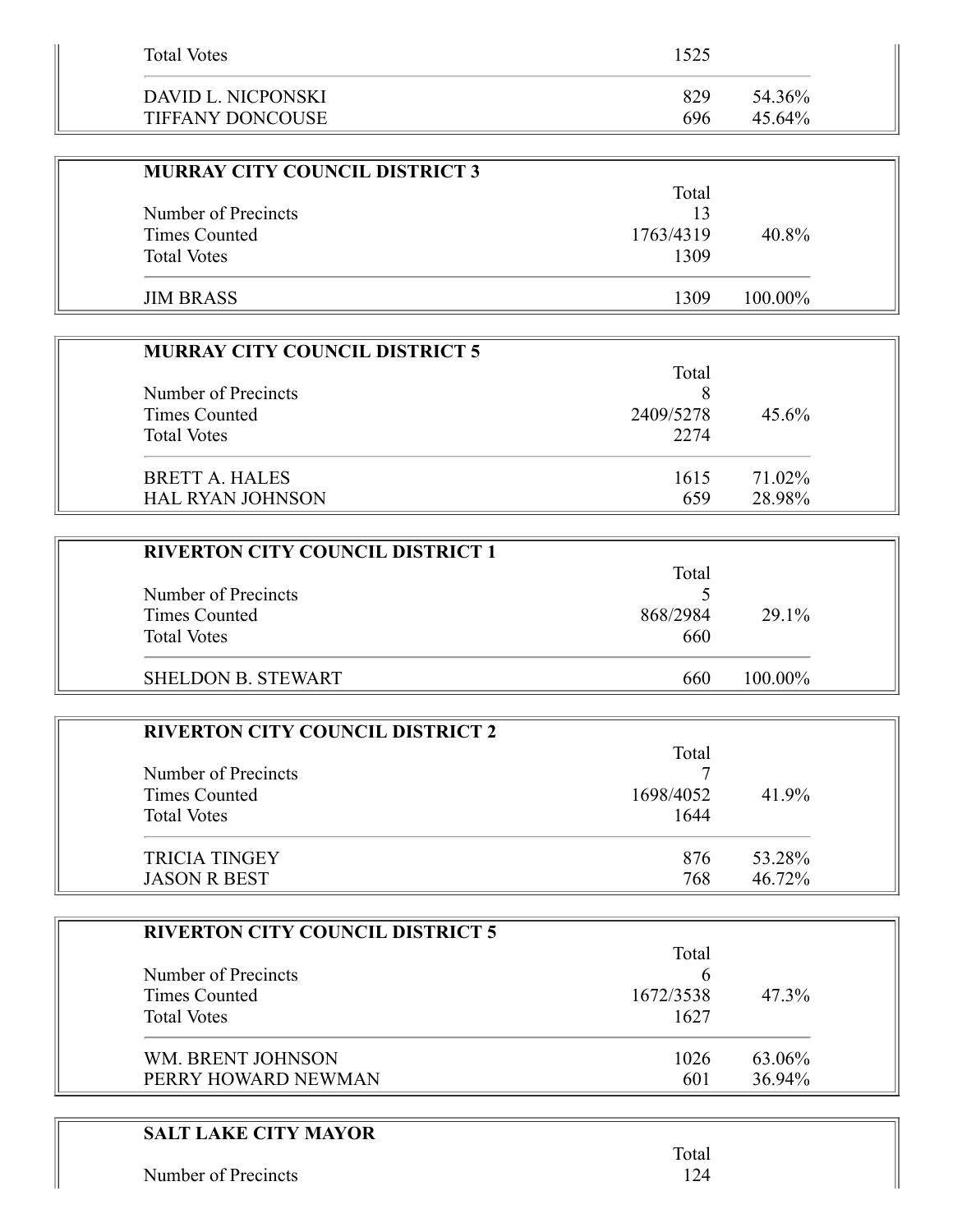| Times Counted<br><b>Total Votes</b> | 39286/71973<br>38598 | 54.6%  |
|-------------------------------------|----------------------|--------|
| JACKIE BISKUPSKI                    | 19896                | 51.55% |
| RALPH BECKER                        | 18702                | 48.45% |

| <b>SALT LAKE CITY COUNCIL DISTRICT 2</b> |           |          |
|------------------------------------------|-----------|----------|
|                                          | Total     |          |
| Number of Precincts                      | 10        |          |
| Times Counted                            | 2518/5585 | $45.1\%$ |
| <b>Total Votes</b>                       | 2434      |          |
| <b>ANDREW JOHNSTON</b>                   | 1283      | 52.71%   |
| <b>VAN BLAIR TURNER</b>                  | 1151      | 47.29%   |

| <b>SALT LAKE CITY COUNCIL DISTRICT 4</b> |           |        |
|------------------------------------------|-----------|--------|
|                                          | Total     |        |
| Number of Precincts                      | 16        |        |
| Times Counted                            | 5019/9737 | 51.5%  |
| <b>Total Votes</b>                       | 4835      |        |
| <b>DEREK KITCHEN</b>                     | 2503      | 51.77% |
| <b>NATE SALAZAR</b>                      | 2332      | 48.23% |

Ĩ.

| <b>SALT LAKE CITY COUNCIL DISTRICT 6</b> |            |          |
|------------------------------------------|------------|----------|
|                                          | Total      |          |
| Number of Precincts                      | 22         |          |
| Times Counted                            | 8111/13506 | $60.1\%$ |
| <b>Total Votes</b>                       | 7746       |          |
| <b>CHARLIE LUKE</b>                      | 4922       | 63.54%   |
| <b>TRACEY HARTY</b>                      | 2824       | 36.46%   |

| SANDY CITY COUNCIL AT LARGE |             |        |
|-----------------------------|-------------|--------|
|                             | Total       |        |
| Number of Precincts         | 79          |        |
| Times Counted               | 15723/44323 | 35.5%  |
| <b>Total Votes</b>          | 25562       |        |
| LINDA M. SAVILLE            | 8850        | 34.62% |
| <b>STEVE FAIRBANKS</b>      | 8027        | 31.40% |
| <b>JEFF T. ORME</b>         | 5261        | 20.58% |
| <b>SEAN J. KOWALLIS</b>     | 3424        | 13.39% |

| SANDY CITY COUNCIL DISTRICT 2 |            |          |
|-------------------------------|------------|----------|
|                               | Total      |          |
| Number of Precincts           | 20         |          |
| Times Counted                 | 3815/10452 | $36.5\%$ |
| <b>Total Votes</b>            | 3581       |          |
| <b>MAREN BARKER</b>           | 2042       | 57.02%   |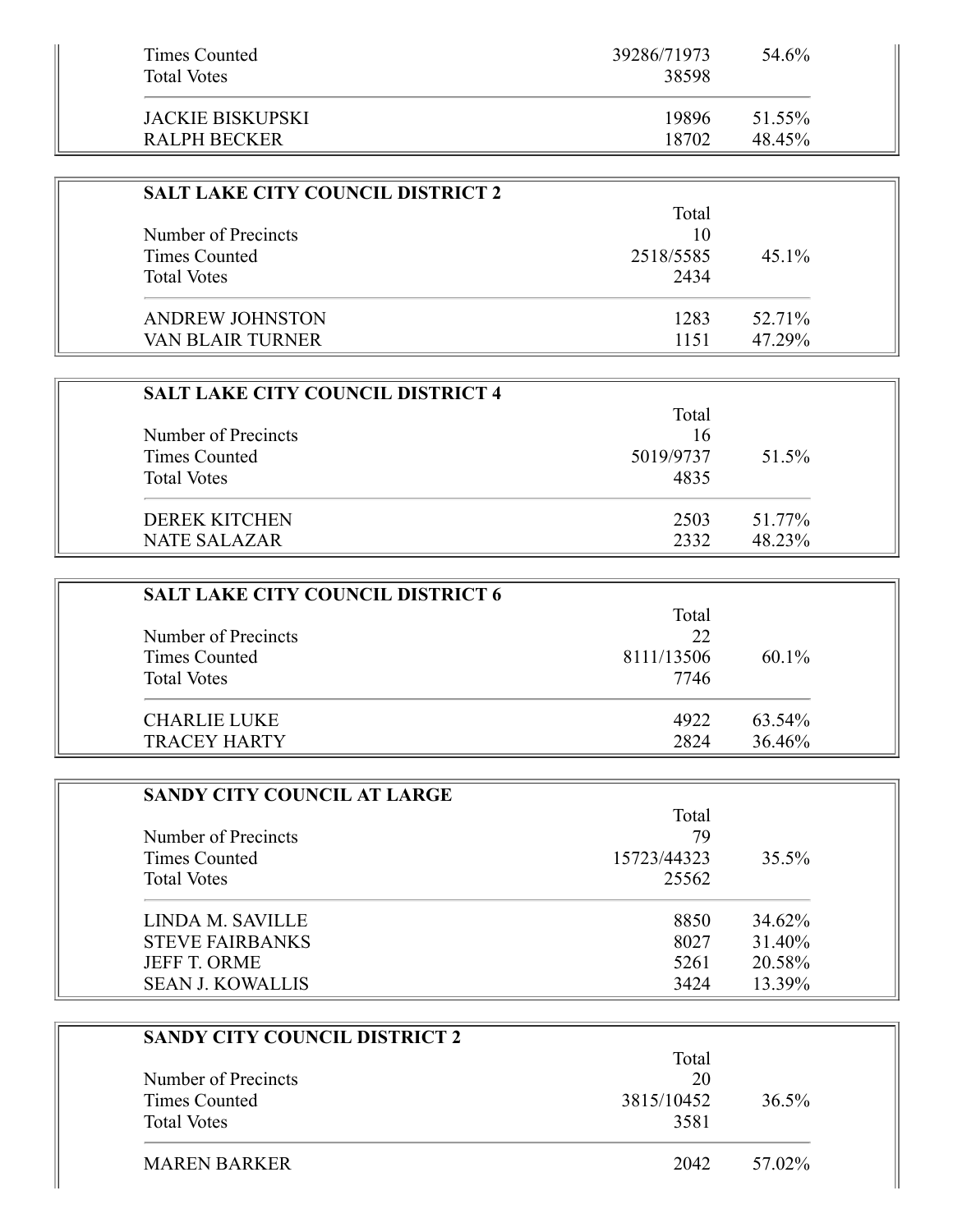=

| <b>SANDY CITY COUNCIL DISTRICT 4</b> |            |        |
|--------------------------------------|------------|--------|
|                                      | Total      |        |
| Number of Precincts                  | 19         |        |
| Times Counted                        | 4087/11654 | 35.1%  |
| <b>Total Votes</b>                   | 3842       |        |
| <b>CHRIS MCCANDLESS</b>              | 2578       | 67.10% |
| <b>STEVEN VANMAREN</b>               | 1264       | 32.90% |

| <b>SOUTH JORDAN CITY COUNCIL DISTRICT 1</b> |           |        |
|---------------------------------------------|-----------|--------|
|                                             | Total     |        |
| Number of Precincts                         | 10        |        |
| Times Counted                               | 2727/5669 | 48.1%  |
| <b>Total Votes</b>                          | 2579      |        |
| PATRICK HARRIS                              | 1708      | 66.23% |
| <b>THOMAS E. GEILMANN</b>                   | 871       | 33.77% |

| <b>SOUTH JORDAN CITY COUNCIL DISTRICT 2</b> |           |        |
|---------------------------------------------|-----------|--------|
|                                             | Total     |        |
| Number of Precincts                         |           |        |
| Times Counted                               | 2511/5601 | 44.8%  |
| <b>Total Votes</b>                          | 2446      |        |
| <b>BRAD MARLOR</b>                          | 1634      | 66.80% |
| <b>CHUCK NEWTON</b>                         | 812       | 33.20% |

| <b>SOUTH JORDAN CITY COUNCIL DISTRICT 4</b> |           |        |
|---------------------------------------------|-----------|--------|
|                                             | Total     |        |
| Number of Precincts                         |           |        |
| Times Counted                               | 2021/5419 | 37.3%  |
| <b>Total Votes</b>                          | 1930      |        |
| <b>TAMARA ZANDER</b>                        | 1175      | 60.88% |
| <b>JOHN H. GEILMANN</b>                     | 755       | 39.12% |

| <b>SOUTH SALT LAKE CITY COUNCIL AT LARGE</b> |           |          |
|----------------------------------------------|-----------|----------|
|                                              | Total     |          |
| Number of Precincts                          | 13        |          |
| Times Counted                                | 2373/5855 | $40.5\%$ |
| <b>Total Votes</b>                           | 2206      |          |
| <b>MARK C. KINDRED</b>                       | 1332      | 60.38%   |
| <b>DERK O PEHRSON</b>                        | 874       | 39.62%   |

| <b>SOUTH SALT LAKE CITY COUNCIL DISTRICT 1</b> |          |       |
|------------------------------------------------|----------|-------|
|                                                | Total    |       |
| Number of Precincts                            |          |       |
| Times Counted                                  | 598/1387 | 43.1% |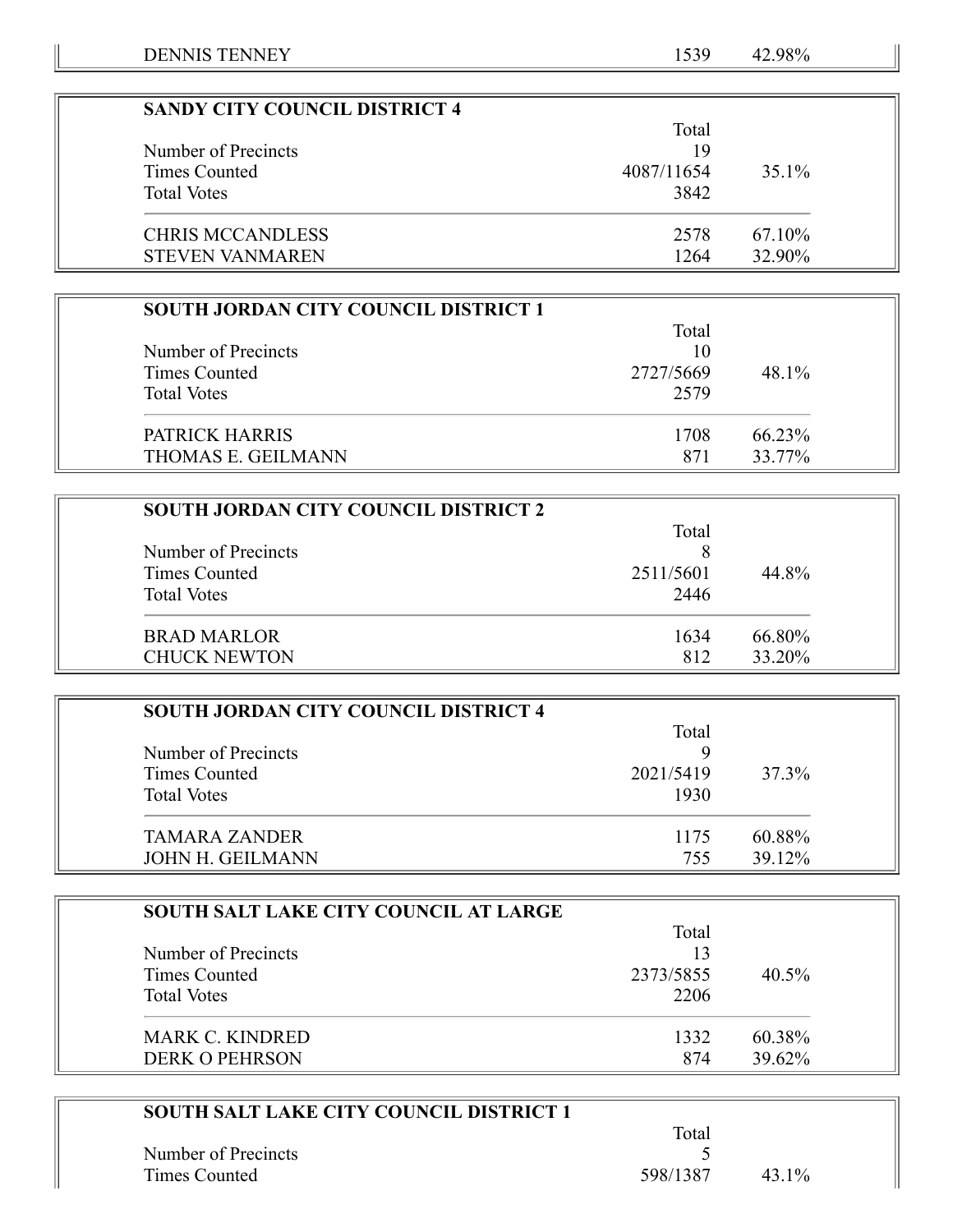| <b>Total Votes</b>                 | 579        |                  |
|------------------------------------|------------|------------------|
| <b>BEN B. PENDER</b><br>LYNN BLACK | 342<br>237 | 59.07%<br>40.93% |
|                                    |            |                  |

| <b>SOUTH SALT LAKE CITY COUNCIL DISTRICT 4</b> |          |        |  |
|------------------------------------------------|----------|--------|--|
|                                                | Total    |        |  |
| Number of Precincts                            |          |        |  |
| Times Counted                                  | 655/1366 | 48.0%  |  |
| <b>Total Votes</b>                             | 641      |        |  |
| PORTIA MILA                                    | 345      | 53.82% |  |
| <b>JOHNNY MCCONNELL</b>                        | 296      | 46.18% |  |

| <b>SOUTH SALT LAKE CITY COUNCIL DISTRICT 5</b> |          |        |
|------------------------------------------------|----------|--------|
|                                                | Total    |        |
| Number of Precincts                            |          |        |
| Times Counted                                  | 372/1080 | 34.4%  |
| <b>Total Votes</b>                             | 354      |        |
| L. SHANE SIWIK                                 | 185      | 52.26% |
| <b>JILL L. COIL</b>                            | 169      | 47.74% |

| <b>SOUTH SALT LAKE SPECIAL BOND ELECTION</b> |           |          |
|----------------------------------------------|-----------|----------|
|                                              | Total     |          |
| Number of Precincts                          | 13        |          |
| Times Counted                                | 2373/5855 | $40.5\%$ |
| <b>Total Votes</b>                           | 2311      |          |
| <b>AGAINST THE ISSUANCE OF BONDS</b>         | 1188      | 51.41%   |
| FOR THE ISSUANCE OF BONDS                    | 1123      | 48.59%   |

| <b>TAYLORSVILLE CITY COUNCIL DISTRICT 1</b> |           |        |  |
|---------------------------------------------|-----------|--------|--|
|                                             | Total     |        |  |
| Number of Precincts                         |           |        |  |
| Times Counted                               | 1208/4140 | 29.2%  |  |
| <b>Total Votes</b>                          | 1152      |        |  |
| <b>ERNEST GLEN BURGESS</b>                  | 729       | 63.28% |  |
| <b>ISRAEL M. GROSSMAN</b>                   | 423       | 36.72% |  |

|                                 | Total     |          |  |
|---------------------------------|-----------|----------|--|
| Number of Precincts             |           |          |  |
| Times Counted                   | 1372/4482 | $30.6\%$ |  |
| <b>Total Votes</b>              | 1319      |          |  |
| <b>KRISTIE STEADMAN OVERSON</b> | 1009      | 76.50%   |  |
| <b>GLEN W SPENCER</b>           | 310       | 23.50%   |  |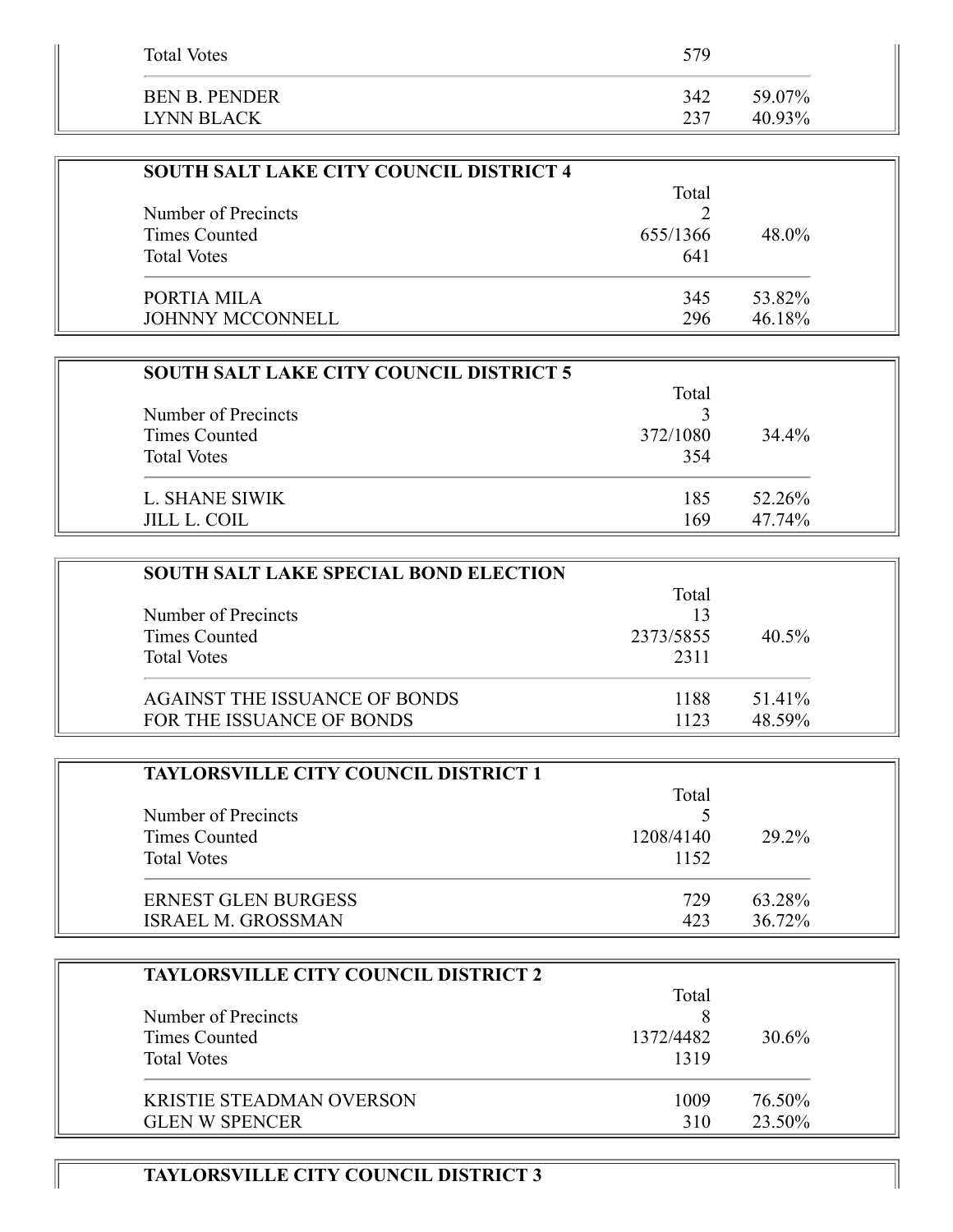|                                      | Total     |        |  |
|--------------------------------------|-----------|--------|--|
| Number of Precincts<br>Times Counted |           |        |  |
|                                      | 1367/5037 | 27.1%  |  |
| <b>Total Votes</b>                   | 1267      |        |  |
| <b>BRAD CHRISTOPHERSON</b>           | 947       | 74.74% |  |
| RICHARD TANNER MORLEY                | 320       | 25.26% |  |

| <b>WEST JORDAN CITY COUNCIL DISTRICT 1</b> |            |        |
|--------------------------------------------|------------|--------|
|                                            | Total      |        |
| Number of Precincts                        | 17         |        |
| Times Counted                              | 3694/10978 | 33.6%  |
| <b>Total Votes</b>                         | 3479       |        |
| CHRISTOPHER M MCCONNEHEY                   | 1869       | 53.72% |
| <b>KEVIN L. MERTIN</b>                     | 1610       | 46.28% |

| WEST JORDAN CITY COUNCIL DISTRICT 2 |           |        |
|-------------------------------------|-----------|--------|
|                                     | Total     |        |
| Number of Precincts                 | 19        |        |
| Times Counted                       | 3780/9955 | 38.0%  |
| <b>Total Votes</b>                  | 3539      |        |
| <b>DIRK BURTON</b>                  | 1852      | 52.33% |
| <b>JUDITH M HANSEN</b>              | 1687      | 47.67% |

| WEST JORDAN CITY COUNCIL DISTRICT 3 |           |        |  |
|-------------------------------------|-----------|--------|--|
|                                     | Total     |        |  |
| Number of Precincts                 | 16        |        |  |
| Times Counted                       | 2310/9281 | 24.9%  |  |
| <b>Total Votes</b>                  | 2186      |        |  |
| <b>ZACH JACOB</b>                   | 1357      | 62.08% |  |
| <b>TIM MCCONNEHEY</b>               | 619       | 28.32% |  |
| <b>MIKE KELLERMEYER</b>             | 168       | 7.69%  |  |
| Write-in Votes                      | 42        | 1.92%  |  |

| <b>WEST JORDAN CITY COUNCIL DISTRICT 4</b> |             |        |  |
|--------------------------------------------|-------------|--------|--|
| Number of Precincts                        | Total<br>14 |        |  |
| <b>Times Counted</b>                       | 3200/10699  | 29.9%  |  |
| <b>Total Votes</b>                         | 2976        |        |  |
| <b>SOPHIE RICE</b>                         | 1533        | 51.51% |  |
| <b>ALAN R ANDERSON</b>                     | 1443        | 48.49% |  |

| WEST VALLEY CITY COUNCIL AT LARGE |            |       |  |
|-----------------------------------|------------|-------|--|
|                                   | Total      |       |  |
| Number of Precincts               | 76         |       |  |
| Times Counted                     | 8234/37079 | 22.2% |  |
| <b>Total Votes</b>                | 6507       |       |  |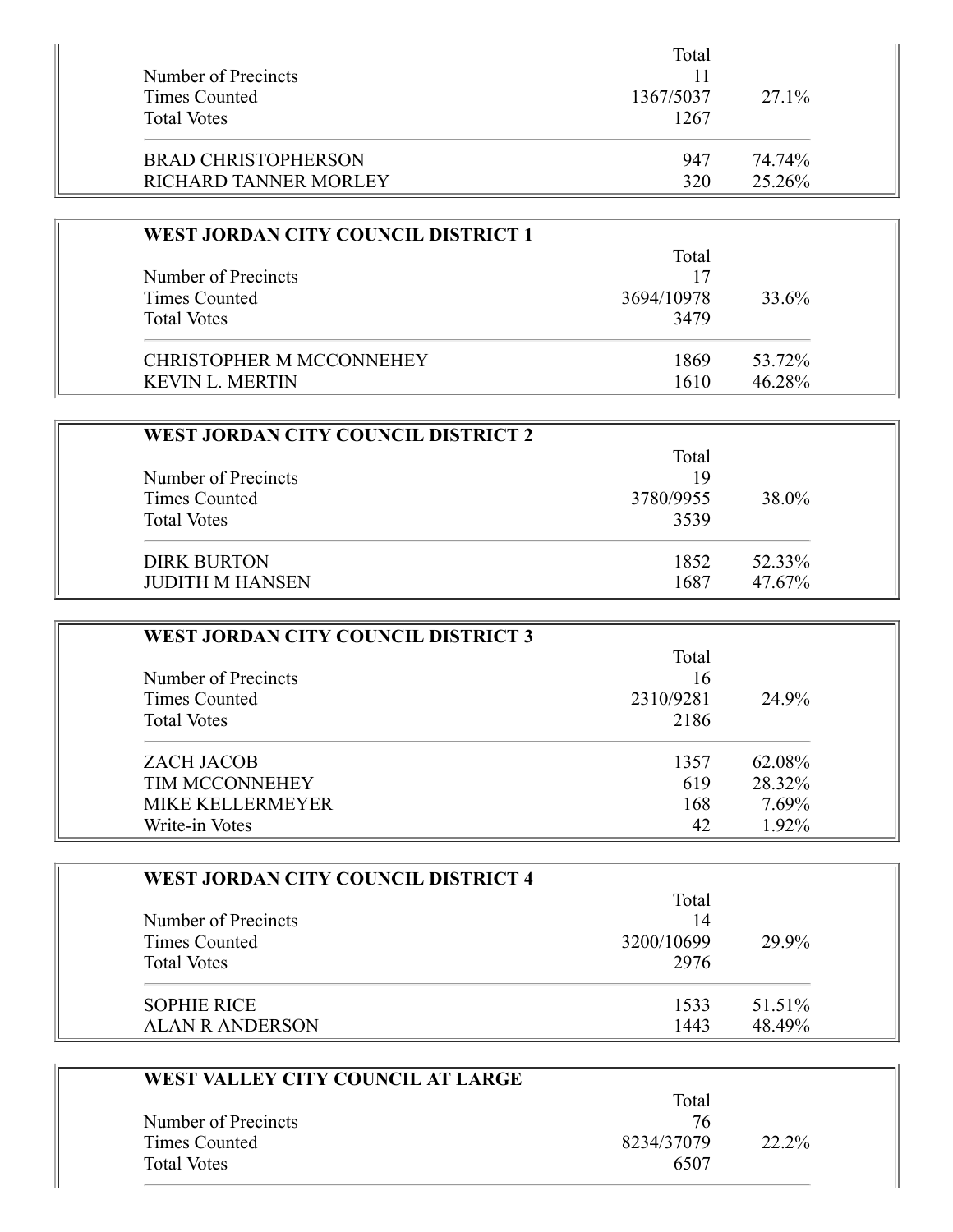| WEST VALLEY CITY COUNCIL DISTRICT 1 |           |            |  |
|-------------------------------------|-----------|------------|--|
|                                     | Total     |            |  |
| Number of Precincts                 | 18        |            |  |
| Times Counted                       | 1377/6851 | $20.1\%$   |  |
| <b>Total Votes</b>                  | 1117      |            |  |
|                                     |           |            |  |
| TOM HUYNH                           | 1117      | $100.00\%$ |  |

| <b>WEST VALLEY CITY COUNCIL DISTRICT 3</b> |           |            |  |
|--------------------------------------------|-----------|------------|--|
|                                            | Total     |            |  |
| Number of Precincts                        | 20        |            |  |
| Times Counted                              | 1951/9368 | 20.8%      |  |
| <b>Total Votes</b>                         | 1634      |            |  |
| KAREN LANG                                 | 1634      | $100.00\%$ |  |

| <b>COTTONWOOD IMPROVEMENT DISTRICT BOARD OF TRUSTEES</b> |            |        |  |
|----------------------------------------------------------|------------|--------|--|
|                                                          | Total      |        |  |
| Number of Precincts                                      | 71         |        |  |
| Times Counted                                            | 8450/21469 | 39.4%  |  |
| <b>Total Votes</b>                                       | 6498       |        |  |
| <b>WESLEY FISHER</b>                                     | 3609       | 55.54% |  |
| <b>J. DANIEL SCHOENFELD</b>                              | 2889       | 44.46% |  |

| <b>EMIGRATION IMPROVEMENT BOARD OF TRUSTEES</b> |         |        |  |
|-------------------------------------------------|---------|--------|--|
|                                                 | Total   |        |  |
| Number of Precincts                             |         |        |  |
| Times Counted                                   | 686/928 | 73.9%  |  |
| <b>Total Votes</b>                              | 1312    |        |  |
| DAVID C BRADFORD                                | 385     | 29.34% |  |
| <b>MICHAEL HUGHES</b>                           | 384     | 29.27% |  |
| <b>TREVOR IRONS</b>                             | 215     | 16.39% |  |
| <b>JAMIE WHITE</b>                              | 189     | 14.41% |  |
| <b>ROBERT STAGGERS</b>                          | 139     | 10.59% |  |

| <b>GRANGER HUNTER IMPROVEMENT BOARD OF TRUSTEES</b> |            |          |
|-----------------------------------------------------|------------|----------|
|                                                     | Total      |          |
| Number of Precincts                                 | 74         |          |
| Times Counted                                       | 7878/34762 | $22.7\%$ |
| <b>Total Votes</b>                                  | 7571       |          |
| <b>KENT L. WINDER</b>                               | 4769       | 62.99%   |
| <b>NEAL B HENDRICKSON</b>                           | 2802       | 37.01%   |

# **MAGNA WATER BOARD OF TRUSTEES**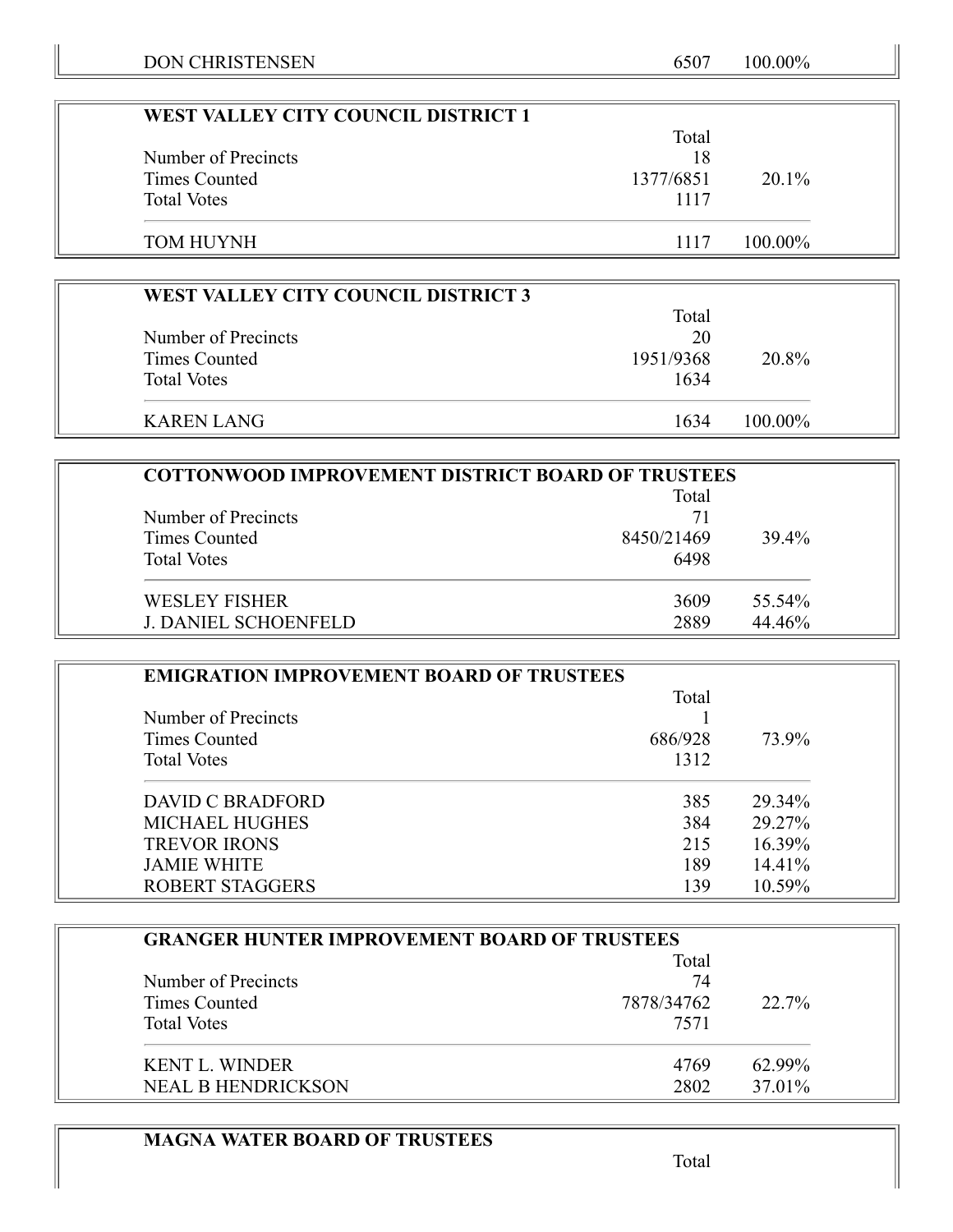| Number of Precincts<br>Times Counted<br><b>Total Votes</b> | 18<br>3336/8669<br>3133 | 38.5%     |
|------------------------------------------------------------|-------------------------|-----------|
| <b>HANK JOHNSON</b>                                        | 1379                    | 44.02%    |
| <b>JIM BEZZANT</b>                                         | 1269                    | 40.50%    |
| <b>GEORGIA YORK</b>                                        | 446                     | $14.24\%$ |
| Write-in Votes                                             | 39                      | $1.24\%$  |

| <b>SALT LAKE COUNTY PROPOSITION #1</b> |               |        |
|----------------------------------------|---------------|--------|
|                                        | Total         |        |
| Number of Precincts                    | 829           |        |
| Times Counted                          | 173373/429348 | 40.4%  |
| <b>Total Votes</b>                     | 172233        |        |
| <b>AGAINST THE TAX</b>                 | 88198         | 51.21% |
| FOR THE TAX                            | 84035         | 48.79% |

| <b>COUNTY PROP #6 - COPPERTON METRO TOWNSHIP/CITY</b> |         |           |
|-------------------------------------------------------|---------|-----------|
|                                                       | Total   |           |
| Number of Precincts                                   |         |           |
| Times Counted                                         | 203/393 | 51.7%     |
| <b>Total Votes</b>                                    | 202     |           |
| <b>COPPERTON METRO TOWNSHIP</b>                       | 156     | 77.23%    |
| <b>TOWN OF COPPERTON</b>                              | 46      | $22.77\%$ |

| <b>COUNTY PROP #6 - COPPERTON MSD</b> |         |        |
|---------------------------------------|---------|--------|
|                                       | Total   |        |
| Number of Precincts                   |         |        |
| Times Counted                         | 203/393 | 51.7%  |
| <b>Total Votes</b>                    | 202     |        |
| <b>YES</b>                            | 170     | 84.16% |
| NO                                    | 32      | 15.84% |

| <b>COUNTY PROP #6 - EMIGRATION CANYON METRO TOWNSHIP/CITY</b> |         |          |  |
|---------------------------------------------------------------|---------|----------|--|
|                                                               | Total   |          |  |
| Number of Precincts                                           |         |          |  |
| Times Counted                                                 | 686/929 | 73.8%    |  |
| <b>Total Votes</b>                                            | 669     |          |  |
| EMIGRATION CANYON METRO TOWNSHIP                              | 647     | 96.71%   |  |
| <b>EMIGRATION CANYON CITY</b>                                 | 22      | $3.29\%$ |  |

| <b>COUNTY PROP #6 - EMIGRATION CANYON MSD</b> |                  |
|-----------------------------------------------|------------------|
|                                               | Total            |
| Number of Precincts                           |                  |
| Times Counted                                 | 73.8%<br>686/929 |
| <b>Total Votes</b>                            | 669              |

I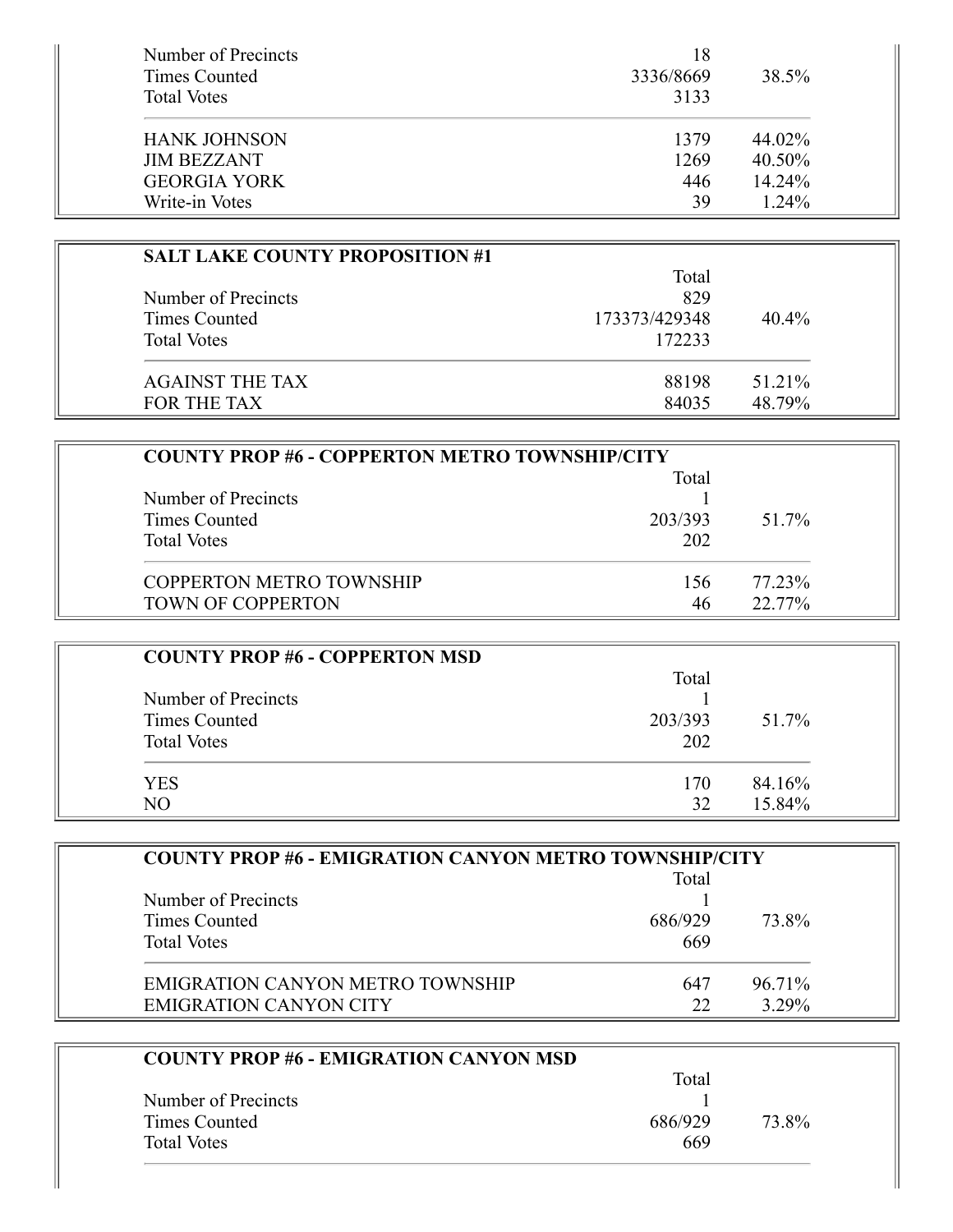| <b>YES</b>     | 627 93.72% |  |
|----------------|------------|--|
| N <sub>O</sub> | 42 6.28%   |  |

| <b>COUNTY PROP #6 - KEARNS METRO TOWNSHIP/CITY</b> |           |        |
|----------------------------------------------------|-----------|--------|
| Total                                              |           |        |
| Number of Precincts                                | 19        |        |
| Times Counted                                      | 3336/9987 | 33.4%  |
| <b>Total Votes</b>                                 | 3303      |        |
| <b>KEARNS METRO TOWNSHIP</b>                       | 2267      | 68.63% |
| <b>KEARNS CITY</b>                                 | 1036      | 31.37% |

| <b>COUNTY PROP #6 - KEARNS MSD</b> |           |        |
|------------------------------------|-----------|--------|
|                                    | Total     |        |
| Number of Precincts                | 19        |        |
| Times Counted                      | 3336/9987 | 33.4%  |
| <b>Total Votes</b>                 | 3271      |        |
| <b>YES</b>                         | 2488      | 76.06% |
| N <sub>O</sub>                     | 783       | 23.94% |

| <b>COUNTY PROP #6 - MAGNA METRO TOWNSHIP/CITY</b> |           |        |  |
|---------------------------------------------------|-----------|--------|--|
|                                                   | Total     |        |  |
| Number of Precincts                               | 16        |        |  |
| Times Counted                                     | 3229/8116 | 39.8%  |  |
| <b>Total Votes</b>                                | 3194      |        |  |
| <b>MAGNA METRO TOWNSHIP</b>                       | 1972      | 61.74% |  |
| <b>MAGNA CITY</b>                                 | 1222      | 38.26% |  |

| <b>COUNTY PROP #6 - MAGNA MSD</b> |           |        |
|-----------------------------------|-----------|--------|
|                                   | Total     |        |
| Number of Precincts               | 16        |        |
| Times Counted                     | 3229/8116 | 39.8%  |
| <b>Total Votes</b>                | 3157      |        |
| <b>YES</b>                        | 2491      | 78.90% |
| NO                                | 666       | 21.10% |

| <b>COUNTY PROP #6 - MILLCREEK METRO TOWNSHIP/CITY</b> |             |        |
|-------------------------------------------------------|-------------|--------|
|                                                       | Total       |        |
| Number of Precincts                                   | 45          |        |
| Times Counted                                         | 15724/28459 | 55.3%  |
| <b>Total Votes</b>                                    | 15589       |        |
| MILLCREEK CITY                                        | 10364       | 66.48% |
| MILLCREEK METRO TOWNSHIP                              | 5225        | 33.52% |

### **COUNTY PROP #6 - MILLCREEK MSD**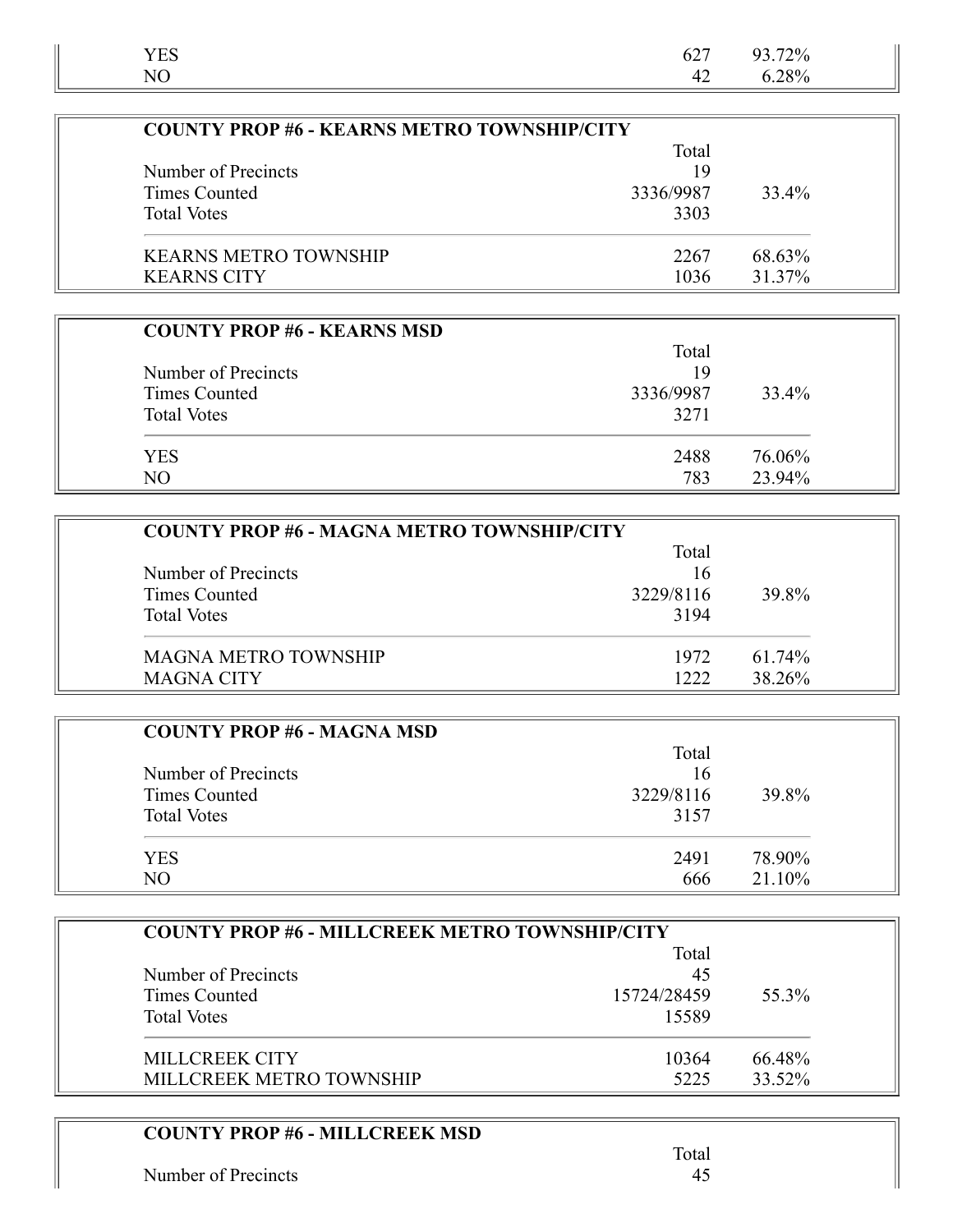| Times Counted<br><b>Total Votes</b> | 15724/28459<br>15471 | 55.3%  |
|-------------------------------------|----------------------|--------|
| NO                                  | 10140                | 65.54% |
| YES                                 | 5331                 | 34.46% |

| <b>COUNTY PROP #6 - WHITE CITY METRO TOWNSHIP/CITY</b> |           |        |
|--------------------------------------------------------|-----------|--------|
|                                                        | Total     |        |
| Number of Precincts                                    |           |        |
| Times Counted                                          | 1110/2487 | 44.6%  |
| <b>Total Votes</b>                                     | 1097      |        |
| WHITE CITY METRO TOWNSHIP                              | 914       | 83.32% |
| <b>WHITE CITY</b>                                      | 183       | 16.68% |

| <b>COUNTY PROP #6 - WHITE CITY MSD</b> |           |        |
|----------------------------------------|-----------|--------|
|                                        | Total     |        |
| Number of Precincts                    |           |        |
| Times Counted                          | 1110/2487 | 44.6%  |
| <b>Total Votes</b>                     | 1103      |        |
| <b>YES</b>                             | 961       | 87.13% |
| N <sub>O</sub>                         | 142       | 12.87% |

| <b>COUNTY PROPOSITION #6 - ISLAND NO. 1</b> |       |        |
|---------------------------------------------|-------|--------|
|                                             | Total |        |
| Number of Precincts                         |       |        |
| Times Counted                               | 3/12  | 25.0%  |
| <b>Total Votes</b>                          |       |        |
| REMAIN AN UNINCORPORATED AREA               |       | 66.67% |
| ANNEX INTO COTTONWOOD HEIGHTS CITY          |       | 33.33% |

| <b>COUNTY PROPOSITION #6 - ISLAND NO. 2</b> |       |         |
|---------------------------------------------|-------|---------|
|                                             | Total |         |
| Number of Precincts                         |       |         |
| Times Counted                               | 0/1   | $0.0\%$ |
| <b>Total Votes</b>                          |       |         |
| ANNEX INTO SANDY CITY                       |       | N/A     |
| REMAIN AN UNINCORPORATED AREA               |       | N/A     |

| <b>COUNTY PROPOSITION #6 - ISLAND NO. 3</b> |       |         |
|---------------------------------------------|-------|---------|
|                                             | Total |         |
| Number of Precincts                         |       |         |
| Times Counted                               | 0/3   | $0.0\%$ |
| <b>Total Votes</b>                          |       |         |
| ANNEX INTO SANDY CITY                       |       | N/A     |
| REMAIN AN UNINCORPORATED AREA               |       | N/A     |

न।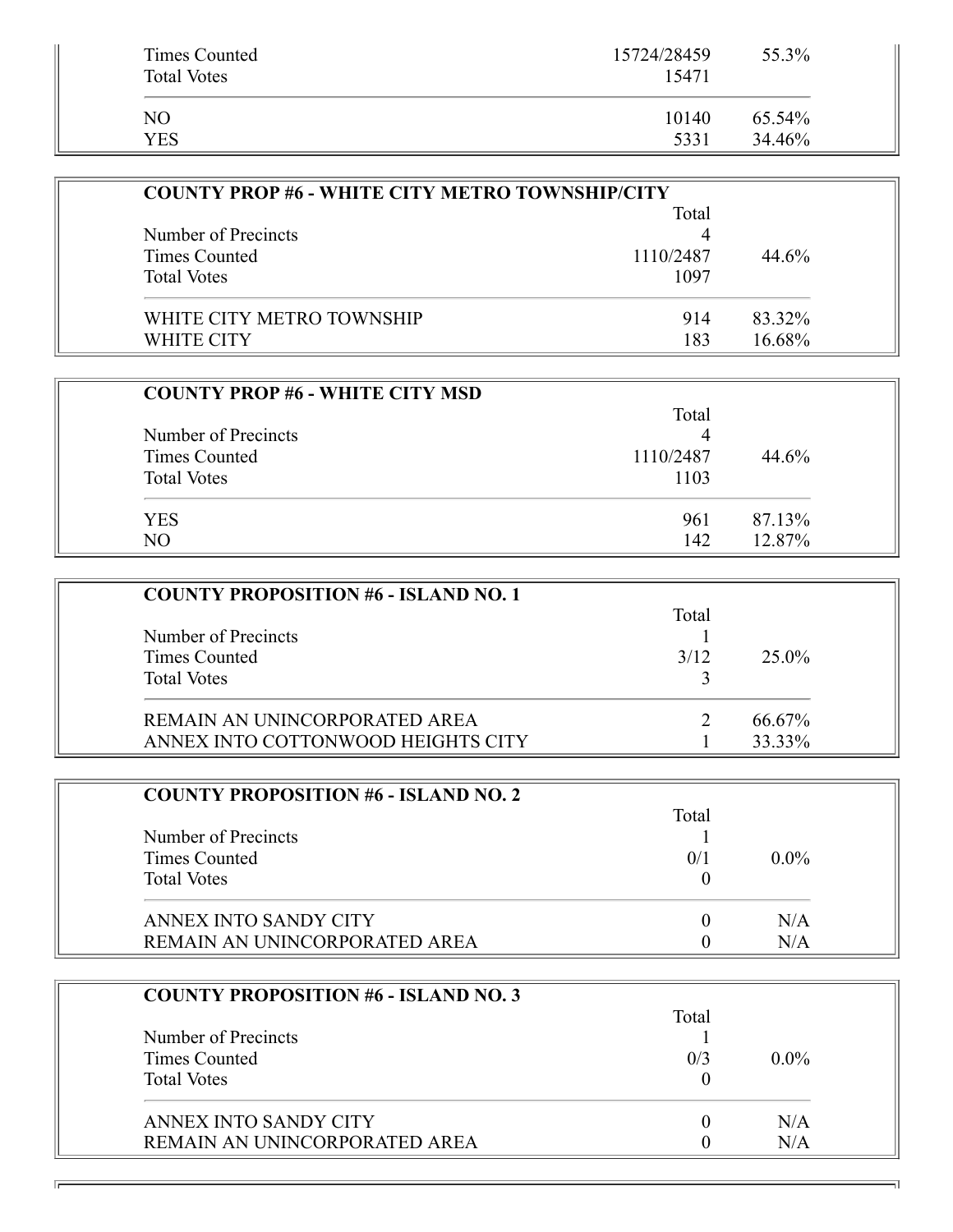| <b>COUNTY PROPOSITION #6 - ISLAND NO. 4</b> |                |          |
|---------------------------------------------|----------------|----------|
| Number of Precincts                         | Total<br>1     |          |
| <b>Times Counted</b>                        | 5/10           | 50.0%    |
| <b>Total Votes</b>                          | 5              |          |
|                                             |                |          |
| REMAIN AN UNINCORPORATED AREA               | 3              | 60.00%   |
| ANNEX INTO SANDY CITY                       | $\overline{2}$ | 40.00%   |
| <b>COUNTY PROPOSITION #6 - ISLAND NO. 5</b> |                |          |
|                                             | Total          |          |
| Number of Precincts                         | 1              |          |
| <b>Times Counted</b>                        | 4/13           | 30.8%    |
| <b>Total Votes</b>                          | 4              |          |
| REMAIN AN UNINCORPORATED AREA               | 4              | 100.00%  |
| ANNEX INTO SANDY CITY                       | $\mathbf{0}$   | $0.00\%$ |
|                                             |                |          |
| <b>COUNTY PROPOSITION #6 - ISLAND NO. 6</b> | Total          |          |
| Number of Precincts                         |                |          |
| <b>Times Counted</b>                        | 114/187        | 61.0%    |
| <b>Total Votes</b>                          | 113            |          |
|                                             |                |          |
| ANNEX INTO SANDY CITY                       | 70             | 61.95%   |
| REMAIN AN UNINCORPORATED AREA               | 43             | 38.05%   |
| <b>COUNTY PROPOSITION #6 - ISLAND NO. 7</b> |                |          |
|                                             | Total          |          |
| Number of Precincts                         | 1              |          |
| <b>Times Counted</b>                        | 2/3            | 66.7%    |
| <b>Total Votes</b>                          | 2              |          |
| REMAIN AN UNINCORPORATED AREA               | $\overline{2}$ | 100.00%  |
| ANNEX INTO SANDY CITY                       | $\mathbf{0}$   | $0.00\%$ |
|                                             |                |          |
| <b>COUNTY PROPOSITION #6 - ISLAND NO. 8</b> | Total          |          |
| Number of Precincts                         |                |          |
| <b>Times Counted</b>                        | 9/37           | 24.3%    |
| <b>Total Votes</b>                          | 9              |          |
| ANNEX INTO SANDY CITY                       | 9              | 100.00%  |
| REMAIN AN UNINCORPORATED AREA               | $\overline{0}$ | $0.00\%$ |
|                                             |                |          |
| <b>COUNTY PROPOSITION #6 - ISLAND NO. 9</b> | Total          |          |
| Number of Precincts                         | 1              |          |
| <b>Times Counted</b>                        | 1/5            | 20.0%    |
|                                             |                |          |

Times Counted 1/5 20.0%<br>Total Votes 1

Total Votes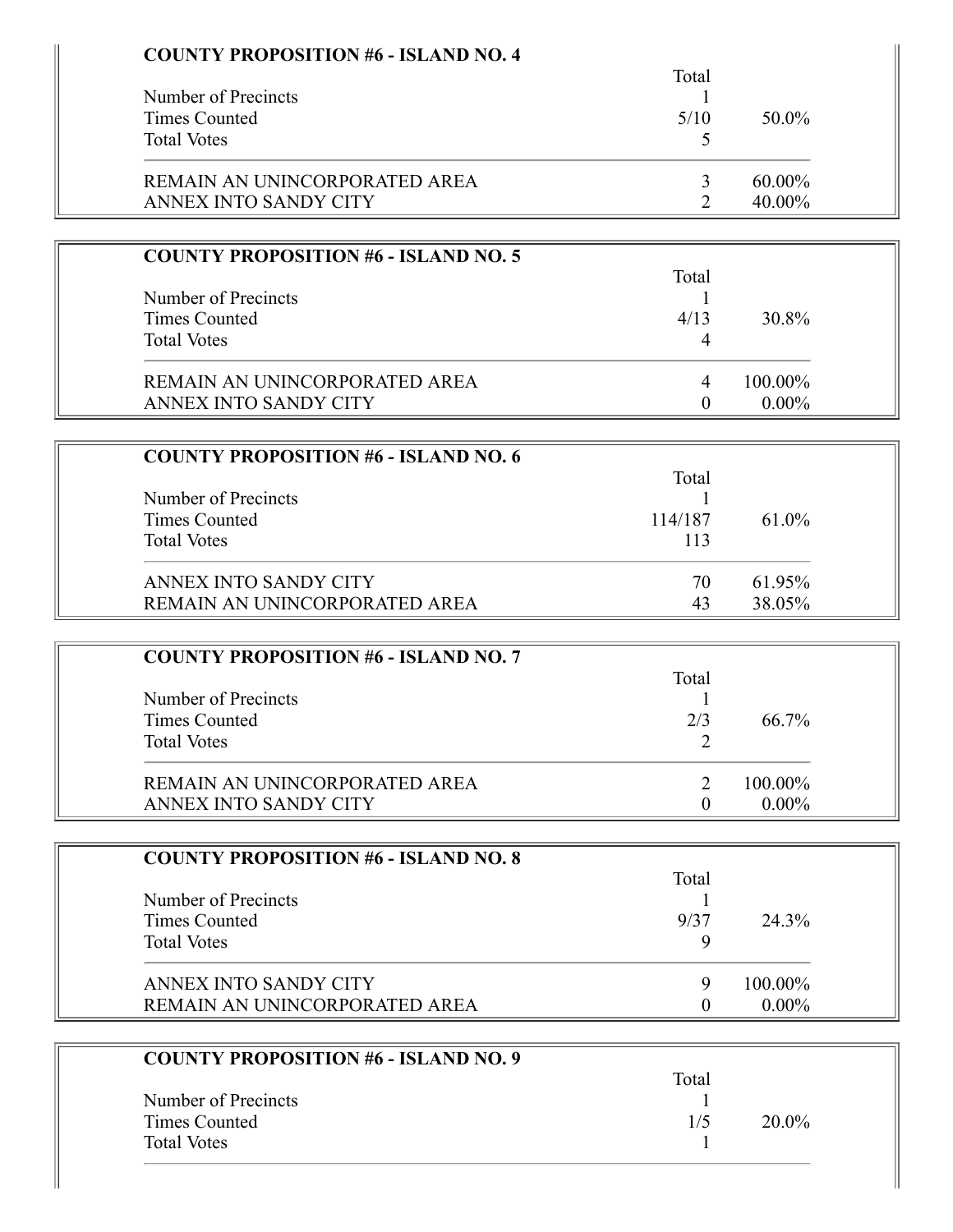| <b>COUNTY PROPOSITION #6 - ISLAND NO. 10</b> |       |           |
|----------------------------------------------|-------|-----------|
|                                              | Total |           |
| Number of Precincts                          |       |           |
| Times Counted                                | 36/73 | 49.3%     |
| <b>Total Votes</b>                           | 36    |           |
| REMAIN AN UNINCORPORATED AREA                | 23    | 63.89%    |
| ANNEX INTO SANDY CITY                        | 13    | $36.11\%$ |

| <b>COUNTY PROPOSITION #6 - ISLAND NO. 11</b> |       |           |
|----------------------------------------------|-------|-----------|
|                                              | Total |           |
| Number of Precincts                          |       |           |
| Times Counted                                | 5/14  | 35.7%     |
| <b>Total Votes</b>                           |       |           |
| REMAIN AN UNINCORPORATED AREA                |       | 60.00%    |
| ANNEX INTO SANDY CITY                        |       | $40.00\%$ |

| <b>COUNTY PROPOSITION #6 - ISLAND NO. 12</b> |       |        |
|----------------------------------------------|-------|--------|
|                                              | Total |        |
| Number of Precincts                          |       |        |
| Times Counted                                | 62/96 | 64.6%  |
| <b>Total Votes</b>                           | 62    |        |
| REMAIN AN UNINCORPORATED AREA                | 50    | 80.65% |
| ANNEX INTO SANDY CITY                        | 12    | 19.35% |

| <b>COUNTY PROPOSITION #6 - ISLAND NO. 13</b> |         |          |
|----------------------------------------------|---------|----------|
|                                              | Total   |          |
| Number of Precincts                          |         |          |
| Times Counted                                | 268/476 | 56.3%    |
| <b>Total Votes</b>                           | 268     |          |
| REMAIN AN UNINCORPORATED AREA                | 250     | 93.28%   |
| ANNEX INTO SANDY CITY                        | 18      | $6.72\%$ |

| <b>COUNTY PROPOSITION #6 - ISLAND NO. 14</b> |         |           |
|----------------------------------------------|---------|-----------|
|                                              | Total   |           |
| Number of Precincts                          |         |           |
| Times Counted                                | 267/435 | $61.4\%$  |
| <b>Total Votes</b>                           | 267     |           |
| REMAIN AN UNINCORPORATED AREA                | 237     | 88.76%    |
| ANNEX INTO SANDY CITY                        | 30      | $11.24\%$ |

## **COUNTY PROPOSITION #6 - ISLAND NO. 15**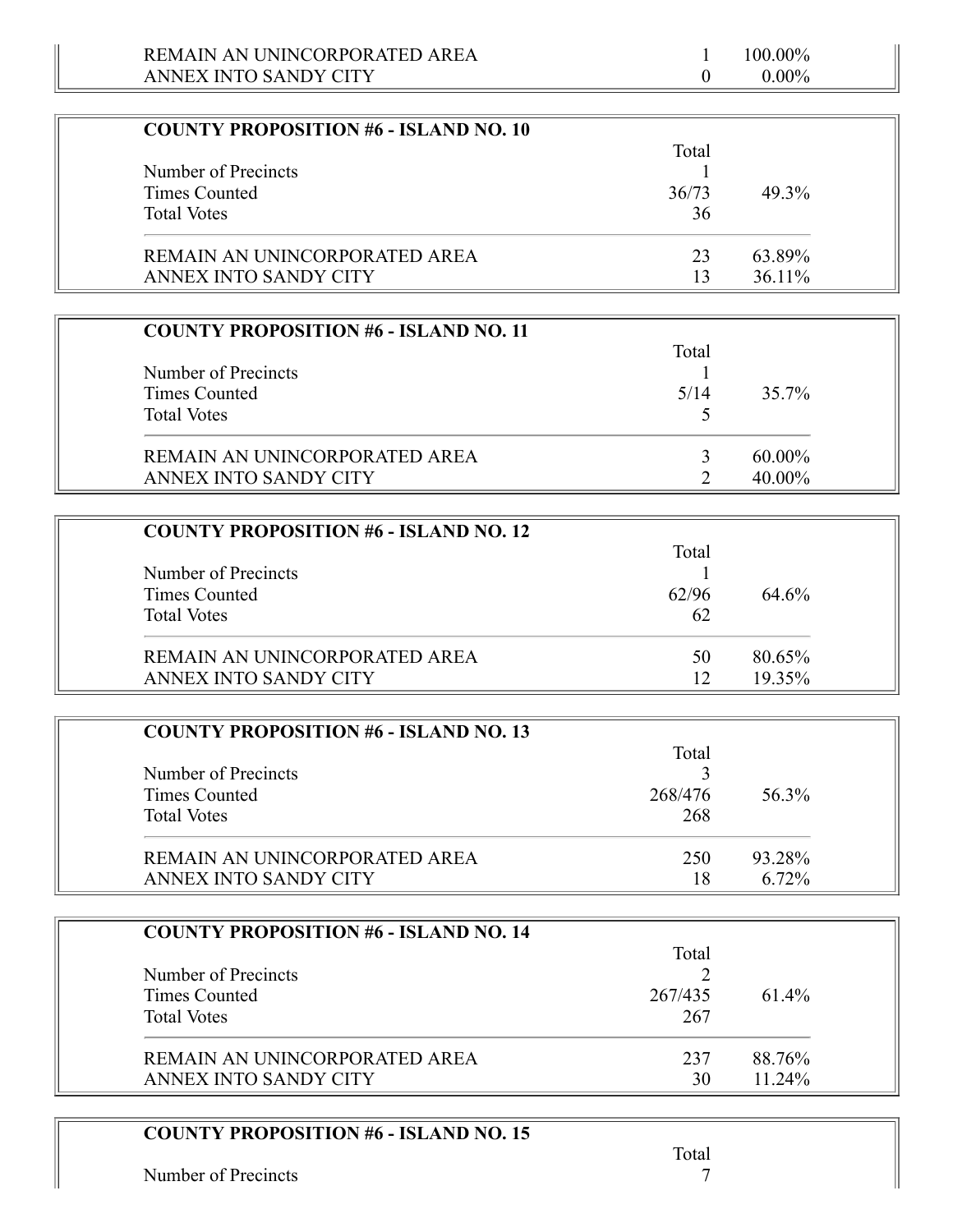| Times Counted<br><b>Total Votes</b> | 607/960<br>607 | 63.2%  |  |
|-------------------------------------|----------------|--------|--|
| REMAIN AN UNINCORPORATED AREA       | 481            | 79.24% |  |
| ANNEX INTO SANDY CITY               | 126            | 20.76% |  |

| <b>COUNTY PROPOSITION #6 - ISLAND NO. 16</b> |         |        |
|----------------------------------------------|---------|--------|
|                                              | Total   |        |
| Number of Precincts                          |         |        |
| Times Counted                                | 164/337 | 48.7%  |
| <b>Total Votes</b>                           | 164     |        |
| ANNEX INTO SANDY CITY                        | 82      | 50.00% |
| REMAIN AN UNINCORPORATED AREA                | 82      | 50.00% |

| <b>COUNTY PROPOSITION #6 - ISLAND NO. 17</b> |       |          |
|----------------------------------------------|-------|----------|
|                                              | Total |          |
| Number of Precincts                          |       |          |
| Times Counted                                | 1/2   | 50.0%    |
| <b>Total Votes</b>                           |       |          |
| REMAIN AN UNINCORPORATED AREA                |       | 100.00%  |
| ANNEX INTO SANDY CITY                        |       | $0.00\%$ |

| <b>COUNTY PROPOSITION #6 - ISLAND NO. 18</b> |       |           |
|----------------------------------------------|-------|-----------|
|                                              | Total |           |
| Number of Precincts                          |       |           |
| Times Counted                                | 37/72 | 51.4%     |
| <b>Total Votes</b>                           | 36    |           |
| REMAIN AN UNINCORPORATED AREA                | 26    | $72.22\%$ |
| ANNEX INTO SANDY CITY                        | 10    | 27.78%    |

| <b>COUNTY PROPOSITION #6 - ISLAND NO. 20</b> |       |           |
|----------------------------------------------|-------|-----------|
|                                              | Total |           |
| Number of Precincts                          |       |           |
| Times Counted                                | 1/1   | $100.0\%$ |
| <b>Total Votes</b>                           |       |           |
| ANNEX INTO SANDY CITY                        |       | 100.00%   |
| REMAIN AN UNINCORPORATED AREA                |       | $0.00\%$  |

| <b>COUNTY PROPOSITION #6 - ISLAND NO. 21</b> |       |         |
|----------------------------------------------|-------|---------|
|                                              | Total |         |
| Number of Precincts                          |       |         |
| Times Counted                                | 0/1   | $0.0\%$ |
| <b>Total Votes</b>                           |       |         |
| ANNEX INTO SANDY CITY                        |       | N/A     |
| REMAIN AN UNINCORPORATED AREA                |       | N/A     |

ᅱ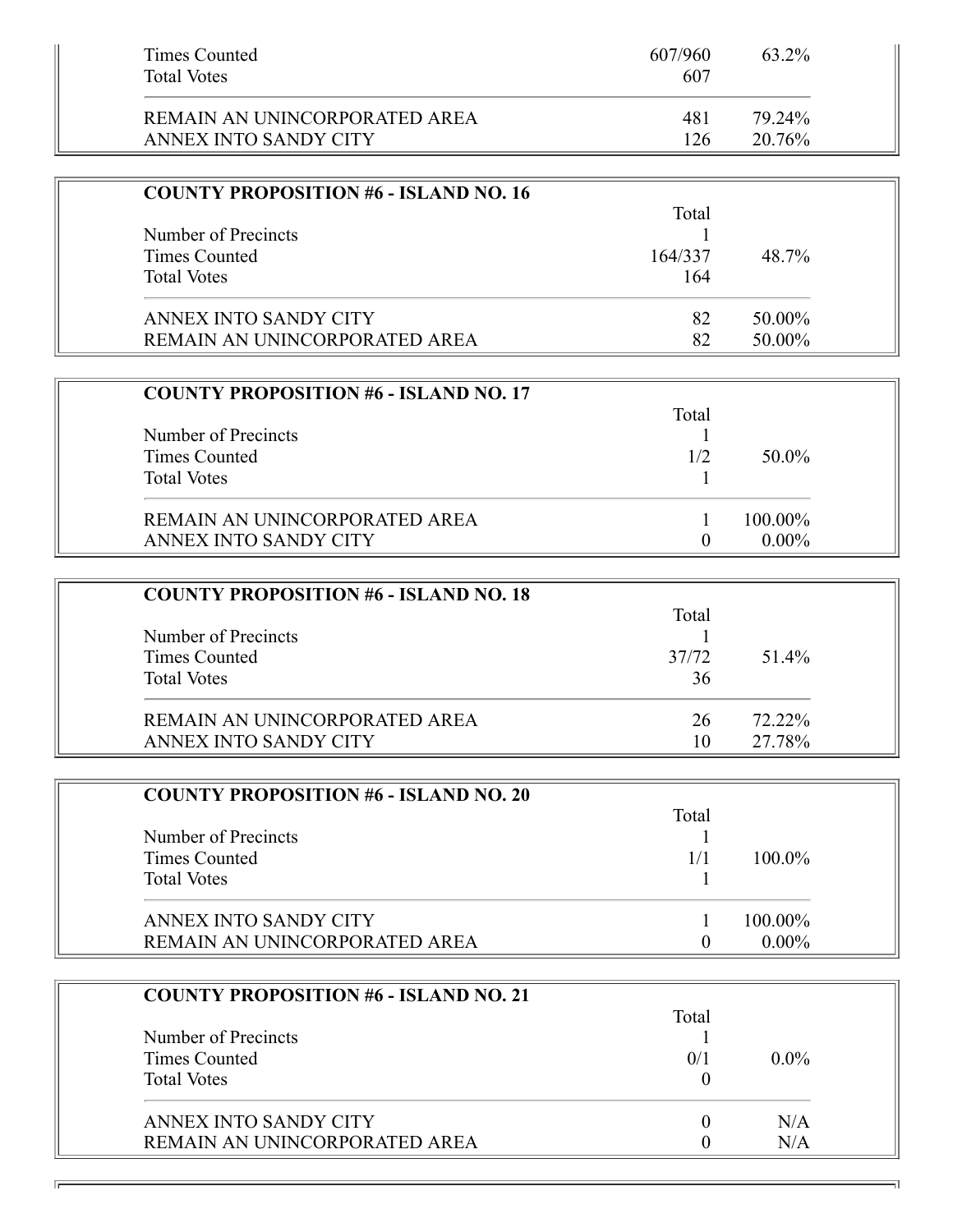| <b>COUNTY PROPOSITION #6 - ISLAND NO. 22</b> | Total          |          |  |
|----------------------------------------------|----------------|----------|--|
| Number of Precincts                          | $\perp$        |          |  |
| <b>Times Counted</b>                         | 2/2            | 100.0%   |  |
| <b>Total Votes</b>                           | 2              |          |  |
| REMAIN AN UNINCORPORATED AREA                | $\overline{2}$ | 100.00%  |  |
| ANNEX INTO SANDY CITY                        | $\theta$       | $0.00\%$ |  |
| <b>COUNTY PROPOSITION #6 - ISLAND NO. 23</b> |                |          |  |
|                                              | Total          |          |  |
| Number of Precincts                          | 3              |          |  |
| <b>Times Counted</b>                         | 198/319        | 62.1%    |  |
| <b>Total Votes</b>                           | 197            |          |  |
| REMAIN AN UNINCORPORATED AREA                | 106            | 53.81%   |  |
| ANNEX INTO SANDY CITY                        | 91             | 46.19%   |  |
| <b>COUNTY PROPOSITION #6 - ISLAND NO. 24</b> |                |          |  |
|                                              | Total          |          |  |
| Number of Precincts                          | $\overline{2}$ |          |  |
| <b>Times Counted</b>                         | 54/108         | 50.0%    |  |
| <b>Total Votes</b>                           | 53             |          |  |
| REMAIN AN UNINCORPORATED AREA                | 29             | 54.72%   |  |
| ANNEX INTO SANDY CITY                        | 24             | 45.28%   |  |
|                                              |                |          |  |
| <b>COUNTY PROPOSITION #6 - ISLAND NO. 25</b> | Total          |          |  |
| Number of Precincts                          |                |          |  |
| <b>Times Counted</b>                         | 0/1            | $0.0\%$  |  |
| <b>Total Votes</b>                           | $\overline{0}$ |          |  |
| ANNEX INTO SANDY CITY                        | $\theta$       | N/A      |  |
| REMAIN AN UNINCORPORATED AREA                | $\overline{0}$ | N/A      |  |
|                                              |                |          |  |
| <b>COUNTY PROPOSITION #6 - ISLAND NO. 26</b> | Total          |          |  |
| Number of Precincts                          | 1              |          |  |
| <b>Times Counted</b>                         | 13/25          | 52.0%    |  |
| <b>Total Votes</b>                           | 13             |          |  |
| REMAIN AN UNINCORPORATED AREA                | 11             | 84.62%   |  |
| ANNEX INTO SANDY CITY                        | 2              | 15.38%   |  |
| <b>COUNTY PROPOSITION #6 - ISLAND NO. 27</b> |                |          |  |
|                                              | Total          |          |  |
| Number of Precincts                          | 1              |          |  |
| <b>Times Counted</b>                         | 1/4            | 25.0%    |  |
| <b>Total Votes</b>                           | 1              |          |  |
|                                              |                |          |  |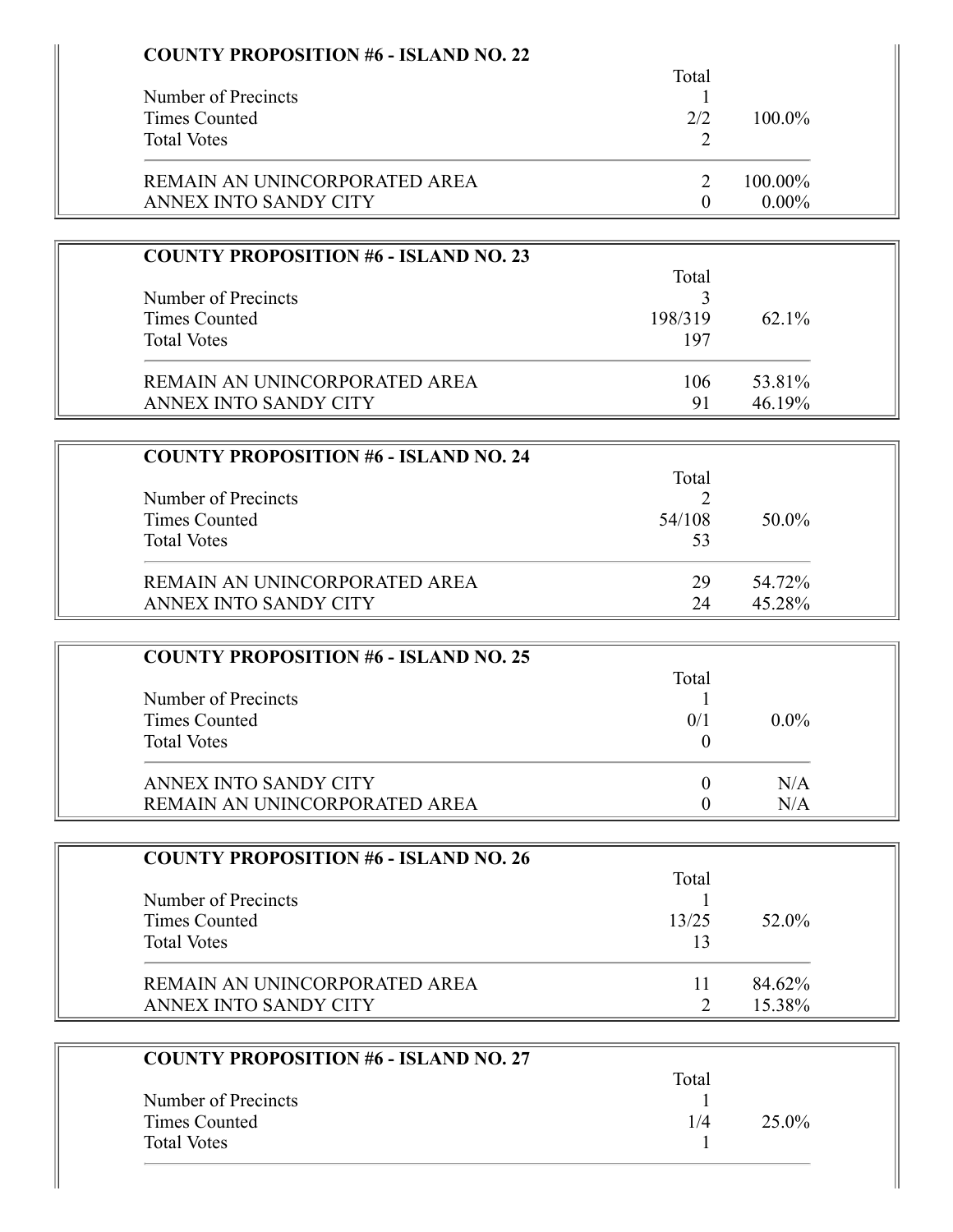| <b>COUNTY PROPOSITION #6 - ISLAND NO. 28</b> |       |          |
|----------------------------------------------|-------|----------|
|                                              | Total |          |
| Number of Precincts                          |       |          |
| Times Counted                                | 16/25 | $64.0\%$ |
| <b>Total Votes</b>                           | 16    |          |
| ANNEX INTO SANDY CITY                        | 13    | 81.25%   |
| REMAIN AN UNINCORPORATED AREA                |       | 18.75%   |

| <b>COUNTY PROPOSITION #6 - ISLAND NO. 29</b> |        |        |
|----------------------------------------------|--------|--------|
|                                              | Total  |        |
| Number of Precincts<br>Times Counted         | 64/114 | 56.1%  |
| <b>Total Votes</b>                           | 64     |        |
| REMAIN AN UNINCORPORATED AREA                | 56     | 87.50% |
| ANNEX INTO SANDY CITY                        |        | 12.50% |

| <b>COUNTY PROPOSITION #6 - ISLAND NO. 30</b> |       |          |
|----------------------------------------------|-------|----------|
|                                              | Total |          |
| Number of Precincts                          |       |          |
| Times Counted                                | 1/4   | 25.0%    |
| <b>Total Votes</b>                           |       |          |
| REMAIN AN UNINCORPORATED AREA                |       | 100.00%  |
| ANNEX INTO SANDY CITY                        |       | $0.00\%$ |

| <b>COUNTY PROPOSITION #6 - ISLAND NO. 31</b><br>Number of Precincts<br>Times Counted<br><b>Total Votes</b> | Total<br>53/104<br>52 | 51.0%            |
|------------------------------------------------------------------------------------------------------------|-----------------------|------------------|
| REMAIN AN UNINCORPORATED AREA<br>ANNEX INTO SANDY CITY                                                     | 45                    | 86.54%<br>13.46% |

| <b>COUNTY PROPOSITION #6 - ISLAND NO. 32</b> |       |           |
|----------------------------------------------|-------|-----------|
|                                              | Total |           |
| Number of Precincts                          |       |           |
| Times Counted                                | 17/20 | 85.0%     |
| <b>Total Votes</b>                           | 17    |           |
| REMAIN AN UNINCORPORATED AREA                | Q     | $52.94\%$ |
| ANNEX INTO SANDY CITY                        | 8     | 47.06%    |

## **COUNTY PROPOSITION #6 - ISLAND NO. 33**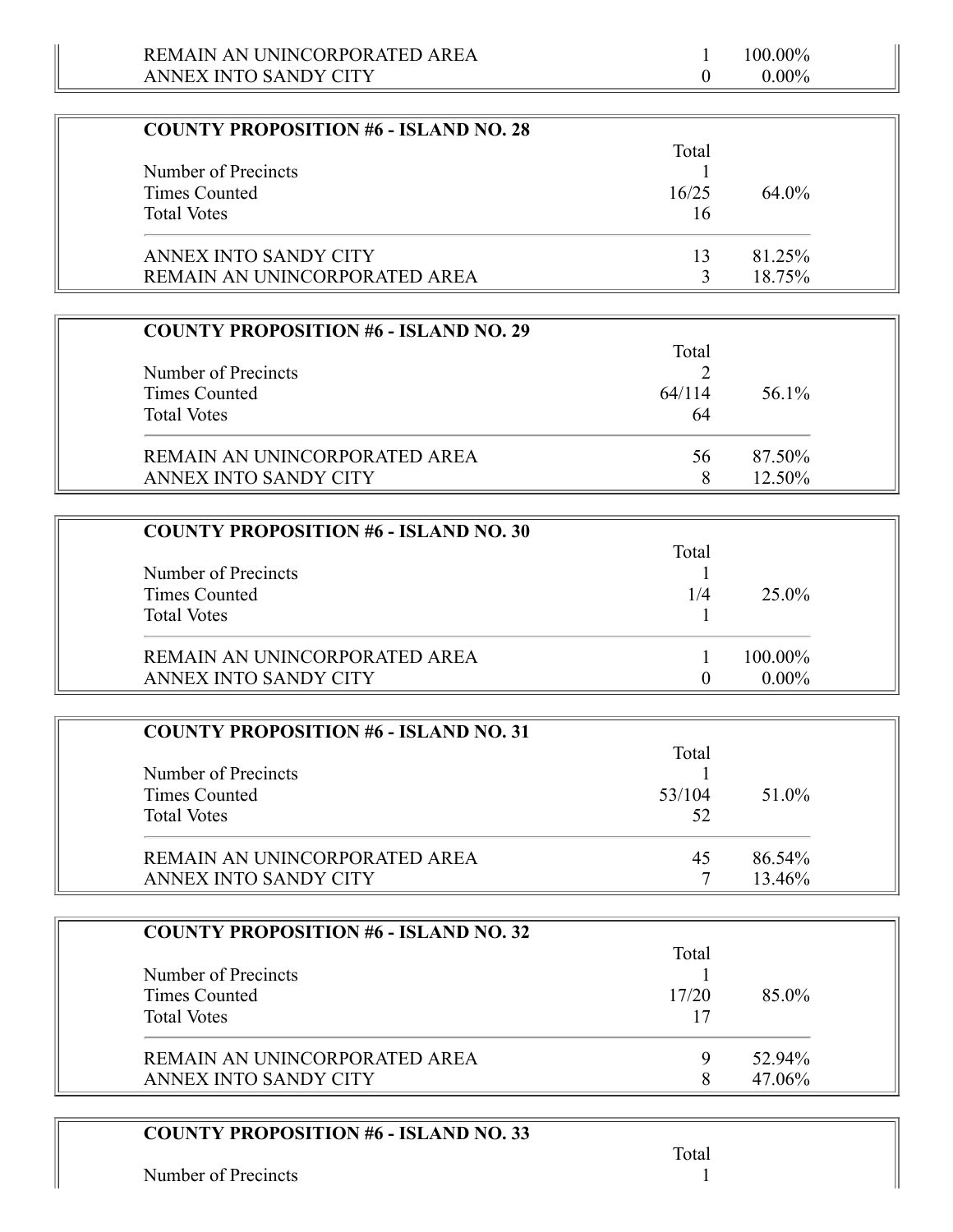| Times Counted<br><b>Total Votes</b> | 3/3 | $100.0\%$  |  |
|-------------------------------------|-----|------------|--|
| REMAIN AN UNINCORPORATED AREA       |     | $100.00\%$ |  |
| ANNEX INTO SANDY CITY               |     | $0.00\%$   |  |

| <b>COUNTY PROPOSITION #6 - ISLAND NO. 34</b> |       |        |
|----------------------------------------------|-------|--------|
|                                              | Total |        |
| Number of Precincts                          |       |        |
| Times Counted                                | 13/15 | 86.7%  |
| <b>Total Votes</b>                           | 13    |        |
| REMAIN AN UNINCORPORATED AREA                | Q     | 69.23% |
| ANNEX INTO SANDY CITY                        |       | 30.77% |

| <b>COUNTY PROPOSITION #6 - ISLAND NO. 35</b> |       |          |
|----------------------------------------------|-------|----------|
|                                              | Total |          |
| Number of Precincts                          |       |          |
| Times Counted                                | 4/6   | 66.7%    |
| <b>Total Votes</b>                           | 4     |          |
| ANNEX INTO SANDY CITY                        | 4     | 100.00%  |
| REMAIN AN UNINCORPORATED AREA                |       | $0.00\%$ |

| <b>COUNTY PROPOSITION #6 - ISLAND NO. 36</b> |       |           |
|----------------------------------------------|-------|-----------|
| Number of Precincts                          | Total |           |
| Times Counted                                | 2/2   | $100.0\%$ |
| <b>Total Votes</b>                           |       |           |
| REMAIN AN UNINCORPORATED AREA                |       | 100.00%   |
| ANNEX INTO SANDY CITY                        |       | $0.00\%$  |

| <b>COUNTY PROPOSITION #6 - ISLAND NO. 37</b> |       |          |
|----------------------------------------------|-------|----------|
|                                              | Total |          |
| Number of Precincts                          |       |          |
| Times Counted                                | 5/9   | 55.6%    |
| <b>Total Votes</b>                           |       |          |
| REMAIN AN UNINCORPORATED AREA                |       | 100.00%  |
| ANNEX INTO SANDY CITY                        |       | $0.00\%$ |

| <b>COUNTY PROPOSITION #6 - ISLAND NO. 38</b> |       |        |
|----------------------------------------------|-------|--------|
|                                              | Total |        |
| Number of Precincts                          |       |        |
| Times Counted                                | 19/40 | 47.5%  |
| <b>Total Votes</b>                           | 19    |        |
| REMAIN AN UNINCORPORATED AREA                | 10    | 52.63% |
| ANNEX INTO SANDY CITY                        | Q     | 47.37% |

ᅱ